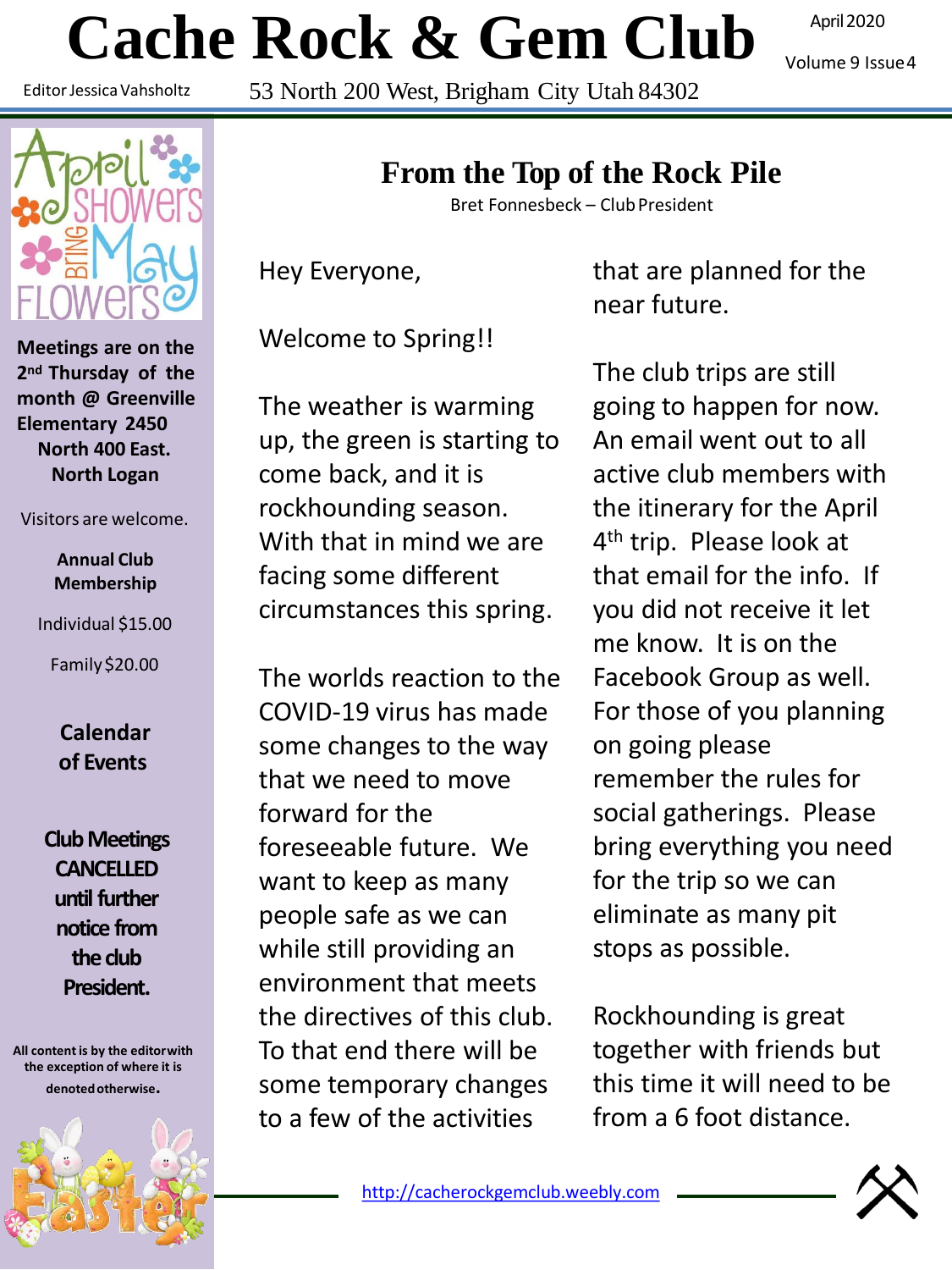I will send an email out later in the month concerning the Topaz Mountain trip. Hopefully by then much of this is over and we can get back to normal.

For now the Rock Show is still taking place. That of course is subject to change. We will make a final decision on May  $1<sup>st</sup>$ . We are still going to move forward with the preparations for the show in hopes that it will happen. Unfortunately, the monthly club meetings are going to be canceled until at least June. So watch your emails for club info.

We need to have a few work meetings to get bags filled and a few other things done over the next few weeks. I will be sending out emails and posting on the new Cache Rock and Gem Club Facebook Group with meeting times and where we will meet. We are going to have hours that you can sign up to help, will be limiting the number of people there to 10 at a time, and maintaining proper safety measures for those who choose to help.

I know this is a stressful time for some people. I pray that everyone can be safe and have what they need during this time. If you have concerns, please feel free to call or email me about them. If you do not feel it is safe for you to participate in these activities at this time, please do not feel like you have to. We are trying to accommodate the needs of the club and its members. First and foremost we are concerned about safety, but do not wish to take away peoples agency to choose for themselves.

Please be respectful of others and their opinions. I choose to be positive and hope for a quick end to the troubles facing the world at this time.

Hope to see you all soon.

## Bret Fonnesbeck President Cache Rock and Gem Club

[http://cacherockgemclub.weebly.com](http://cacherockgemclub.weebly.com/)

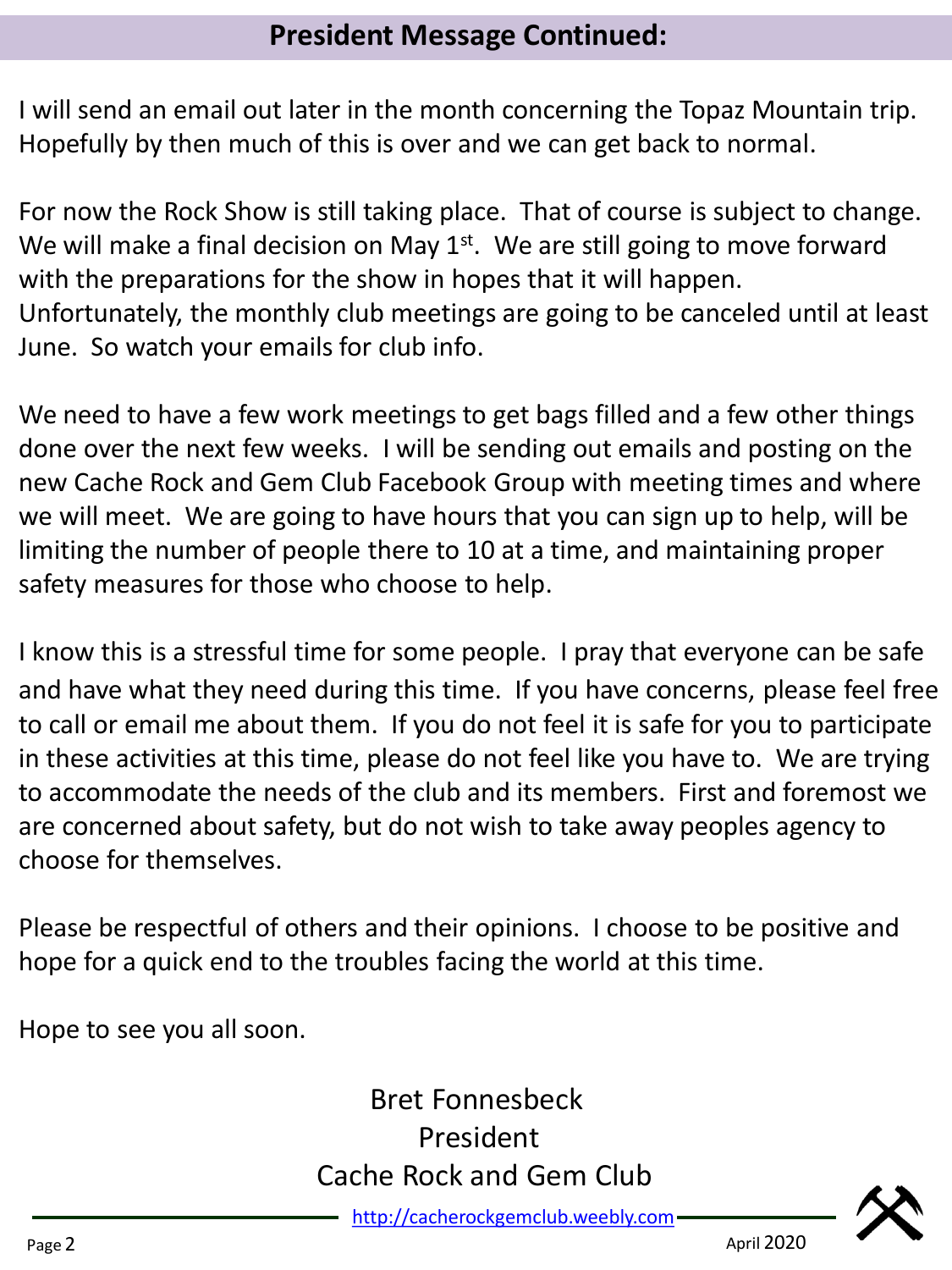Friends can always be social online!

With today's physical distancing measures, it really is the perfect time to stay social and connected through our Facebook group. Currently we have over 70 online members and many are new faces. Friendly people who share our love for rocks and the lapidary arts.

Wouldn't you like to meet a few new rockhound friends and stay in touch with old ones right about now?

I recently read that social interaction is critical for mental and physical health. (And Popeye said it was from eating spinach.) While I'm no mental health expert,

I can say that when I connect with others my anxiety and stress decreases, my happiness increases. And of course time at the saw, wheels or work bench…happy, happy! Not to mention time in the bucket pile cleaning, sorting, and finding that great rock we didn't know about? (Has that rediscovered "new find" happened to you too?)

Get online, see what the group is doing and save us from having to eat so many greens.

> **Patrick Carroll 1 st VP Cache Rock and Gem Club**

### **Editors Note**

Due to the current situation there will be no club spotlight this month. We will hopefully be able to be up and running with our club spotlight for May's newsletter. Thank you!

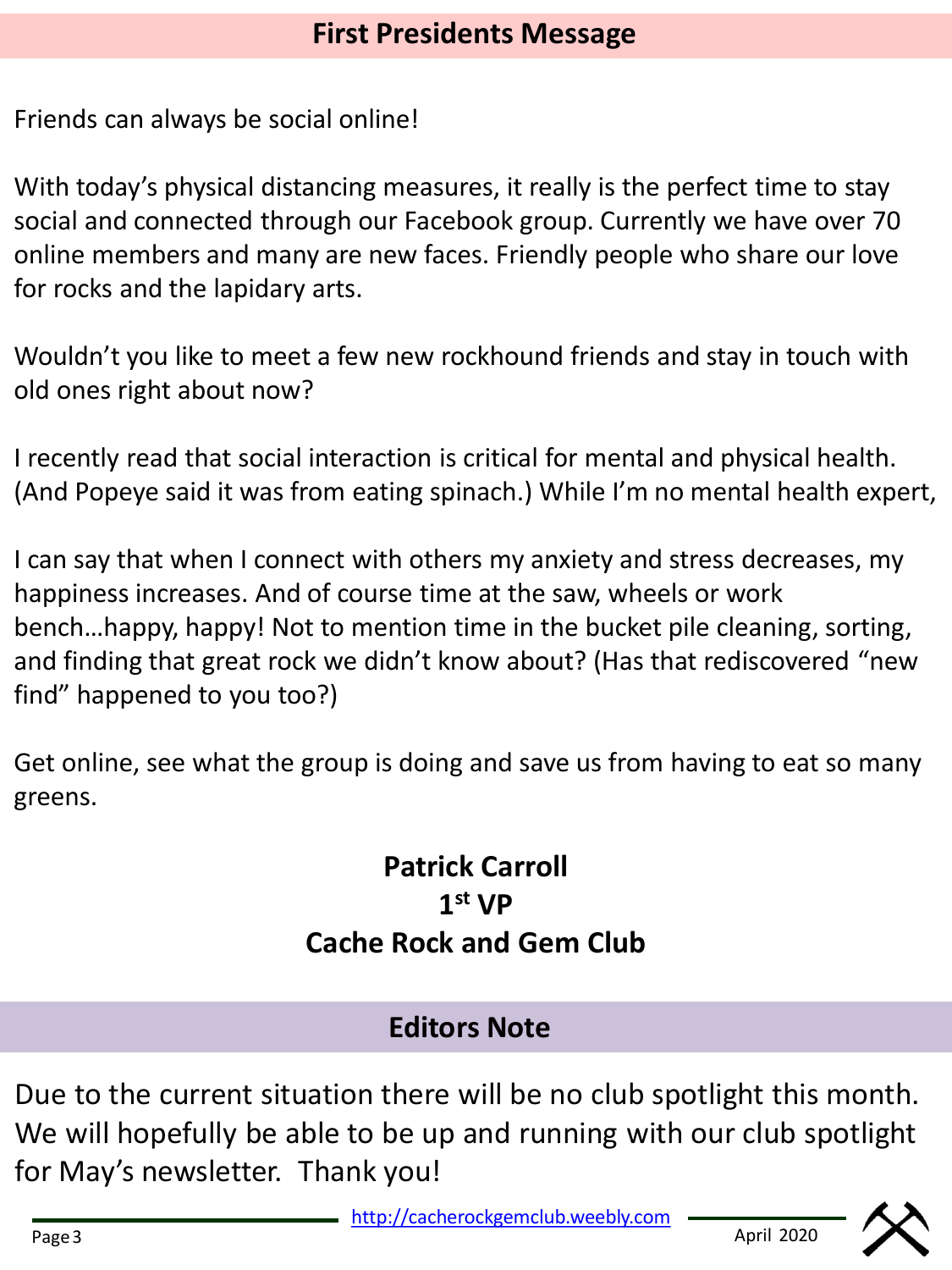#### **Dave's Trip Committee Update**

We are still planning on the Wendover trip on Saturday as per the e-mail from Bret. We also have the Topaz trip scheduled for the 24th-26th of this month.

The Blue Forest trip is still on for May 23rd after the show, and we have come up with trips for June and July. In June we are planning a trip to Texas springs. We have found some new things that will be of interest and later in the month if we can swing it, we want to go after fossil leaves around Vernal on the 26th -27th, more info to come when we work out some details. On July 11th we will be going to Kemerer for fossil fish and on the 17th - 18th we'll head down to Salina and go after wonderstone and a few other things, more details to come.

> Dave Nielson 2nd Vice President Trip Manager Cache Rock and Gem Club

### **Chairman of the Board Message**

We are starting into April, and getting closer to show time in May. The show will be at the new center at the fair grounds and we really need to have help manning this place. I know with everything that is going on right now, you are probably wondering if we are really going to have the show. Right now we are taking it week by week and are trying to get things ready if the show does go. Bret will tell you more in his comments. We are planning on making a decision by May 1<sup>st</sup>, and if we have what we need to run the show by then, we should be able to finish and go with the show on the  $14<sup>th</sup>$  of May. We have a lot to go through until then so I hope that everyone stays safe and follows the instructions given by our authorities so we can get through this. Stay home and stay safe.

> Gary Warren. Rock Show Director Chairman of the Board Cache Rock and Gem Club

[http://cacherockgemclub.weebly.com](http://cacherockgemclub.weebly.com/)

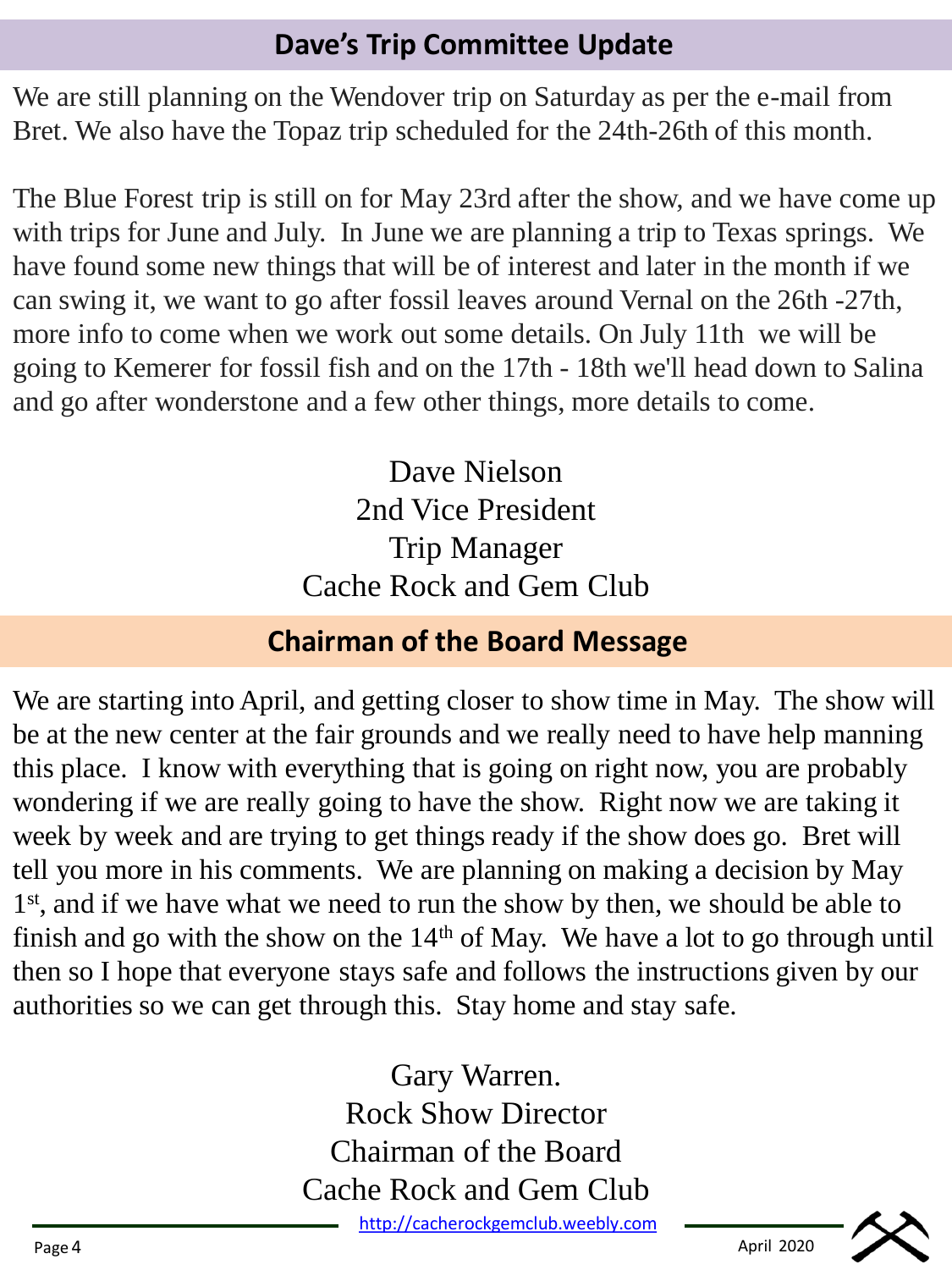#### **April Birthstone**

Diamonds, the birthstone of April, are commonly associated with love which make it the perfect gift for a loved one. While white diamonds are most common, fancy colored diamonds can be found in various colors including yellow, blue, pink and a variety of others as well.

Courtesy Wixon Jewelers





# Junior Members

# **The Rock Cycle**

Fill in the blanks to complete the rock cycle using these words:



April 2020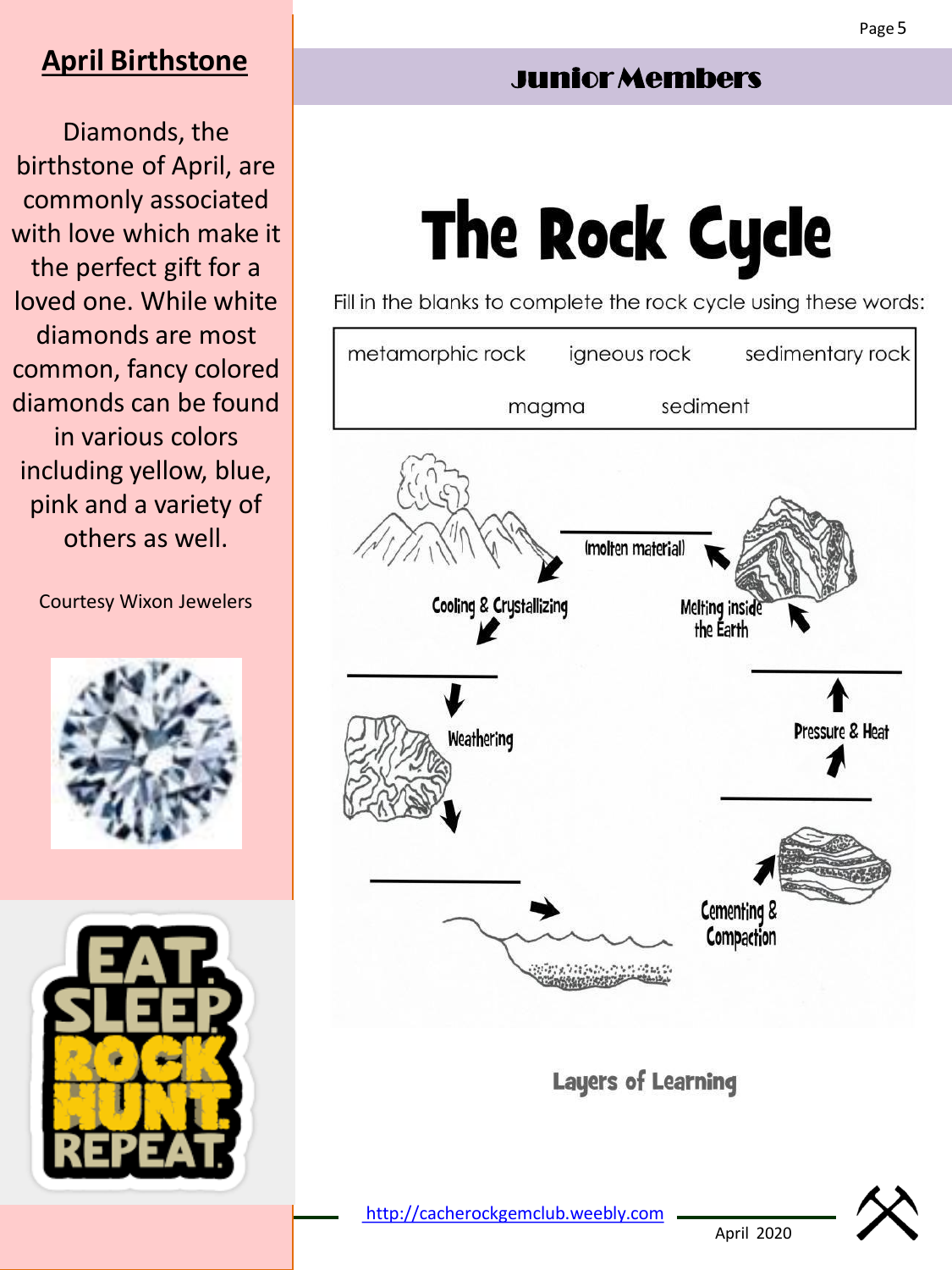#### **Upcoming Shows in the Neighborhood**



### **CR&GC Members Rock Shed \*Closed Until Further Notice\***

400 West 60 South Hyrum, UT



#### Gary Warren 435-720-1775 **Slab saw cost 0.10 per inch of rough**

Only trained shed crew are authorized to set up and run the saws.

Cost is ; Wheels

**Shed Crew:**

Adults \$2.00

Jr. members \$1.00

#### **Rock Buckets**



The club has 3 gallon buckets of rough rock for sale. The rough is a varied collection from club trips and includes petrified wood, palm, agate, etc. The cost is \$10.00 to club members. If interested contact one of the club officers.

#### **Club Member Advertisements**

#### **Bob & Maria Stewart** Mexicanroseagate.com

We have been assembling a large collection of silicates, mainly agate, jasper and quartz from Mexico for over 10 years. We are now offering our collection for sale online and at various rock and gem shows. Our mission is to find, collect and sell the finest agate, jasper, geodes and other forms of chalcedony, mainly from family-owned property in Mexico, to offer to you at affordable prices.

#### **Craig's Wire Wrappings**

Professional quality jewelry wire wrapping. Cabs (all shapes-mineral or fossil), sea glass or tumbled glass, crystals, coins, etc. Tree of Life-open or on stone, necklaces, rings. Gold, rose gold, sterling silver, copper, brass wire. Club member discount. See examples on FB@ Craig's Wire Wrappings. 435-730-5556.